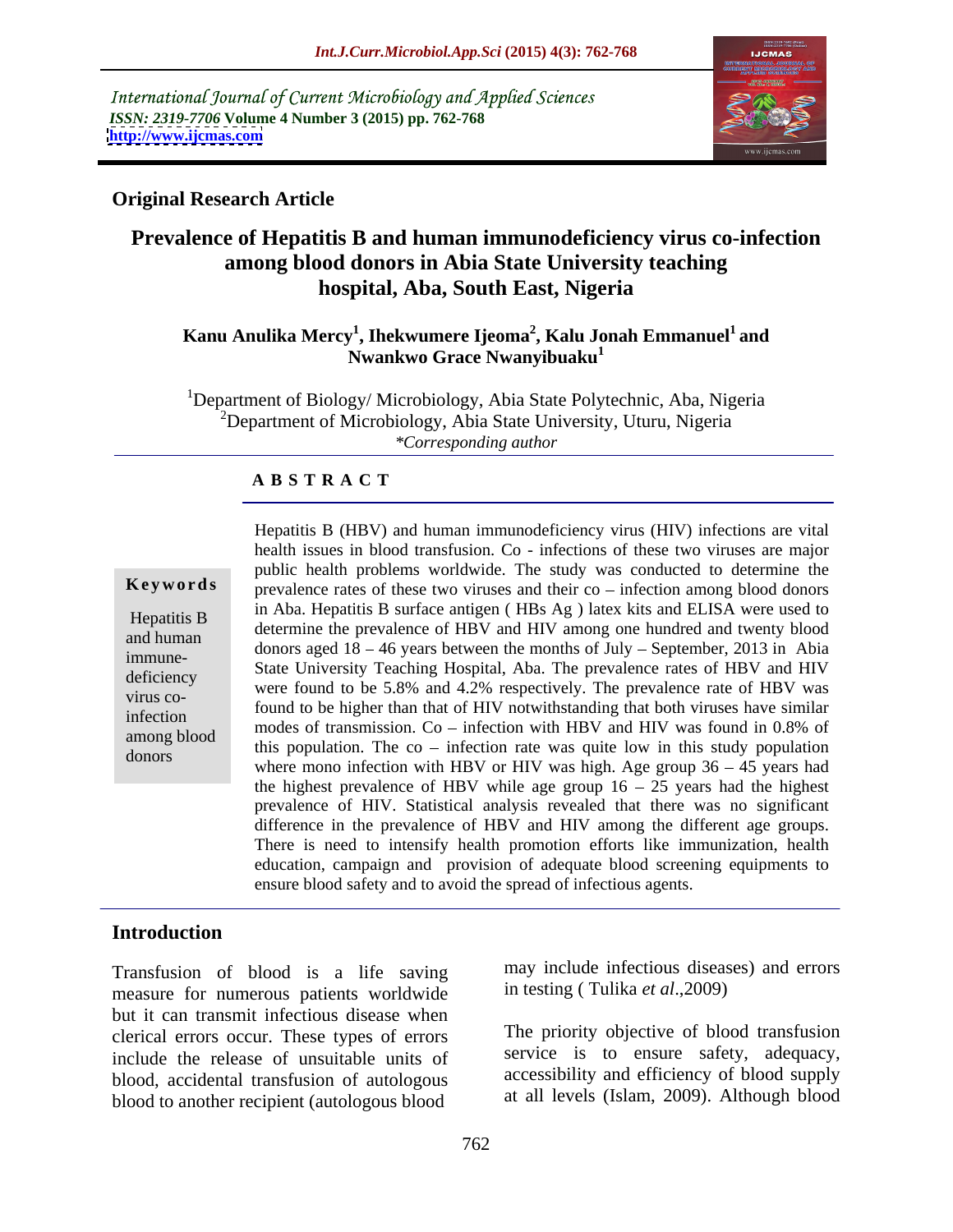safety has greatly improved over the years, and their coinfections among blood donors transfusion transmissible infections (TTIs) at Abia State University Teaching Hospital, still pose a major health risk in Nigeria given the high prevalence of HIV, hepatitis, malaria and several sexually transmitted **Materials and Methods** diseases (STDs) infections and increased demands for blood donations. Study Centre

The magnitude of the TTI varies from The study centre was done at the country to country depending on the TTI hematology department of ABSUTH, Aba, load in that population from where the blood units are sourced (Oladele *et al.,* 2013)

HIV and HBV are among the major viruses blood transfusion are at risk past transfusion hepatitis (Fashola and Otegbayo, 2002; Afolabi *et al.,* 2013). **Collection of blood samples**

(Hossein *et al.,* 2007). HIV AIDS has the number of cases of HIV infection among adults worldwide is approximately 33 million; two thirds of whom are in sub-<br>Detection Assay for HIV and HBV Saharan Africa (French, 2007). Coinfection

determine the prevalence of HIV and HBV Determine HIV -1/2 Ab/Ag Combo (Alere

Aba, Abia State, South East, Nigeria.

### **Materials and Methods**

### **Study Centre**

Nigeria

### **Study Population**

transmitted by transfusion.  $5 - 10 %$  of The study population were potential Human Immunodeficiency Virus (HIV) apparently healthy blood donors presenting transmission in Africa is as a result of at the hematology unit of ABSUTH, Aba contaminated blood transfusions (WHO, from July to September, 2013. A total of 120 2010) while 12.5% of patients who received samples were collected from the prospective donors.

HBV is one of the most important infectious Samples were collected in a tube without agents causing acute and chronic morbidity anti-coagulant. 5 mililiters of various blood worldwide. It is estimated that between 350 was collected from the antecubital vein of million people are chronic HBs Ag carriers each donor. The blood was allowed to became pandemic. The current estimate of The sera were stored at  $-20^{\circ}$  C until tested retract and their centrifuged at 1500 rpm. (Oladele *et al.,* 2013)

### **Detection Assay for HIV and HBV**

with HBV and HIV is common because of Serum samples from 120 blood donors were shared modes of infection. assayed for the presence of HBV antigen. Since few studies have been carried out in using a one step strip style HBs Ag test kit recent years on the coinfection with HIV (Global Diagnostic  $\overset{\circ}{\circ}$  USA). This test is a and HBV among blood donors in Nigeria. rapid, direct binding test for the HBV Knowing the prevalence of these viruses surface antigen (HBs Ag) and is based on among blood donors will underpin the extent the principle of sandwich immunoassay in to which these infections are present in our serum in serum. Monoclonal and polyclonal locality. antibodies are employed to identify HBs Ag Therefore, the objective of this study was to sensitive. Detection of HIV was done with a Detection of HBV antigen was carried out specifically; this one step test is very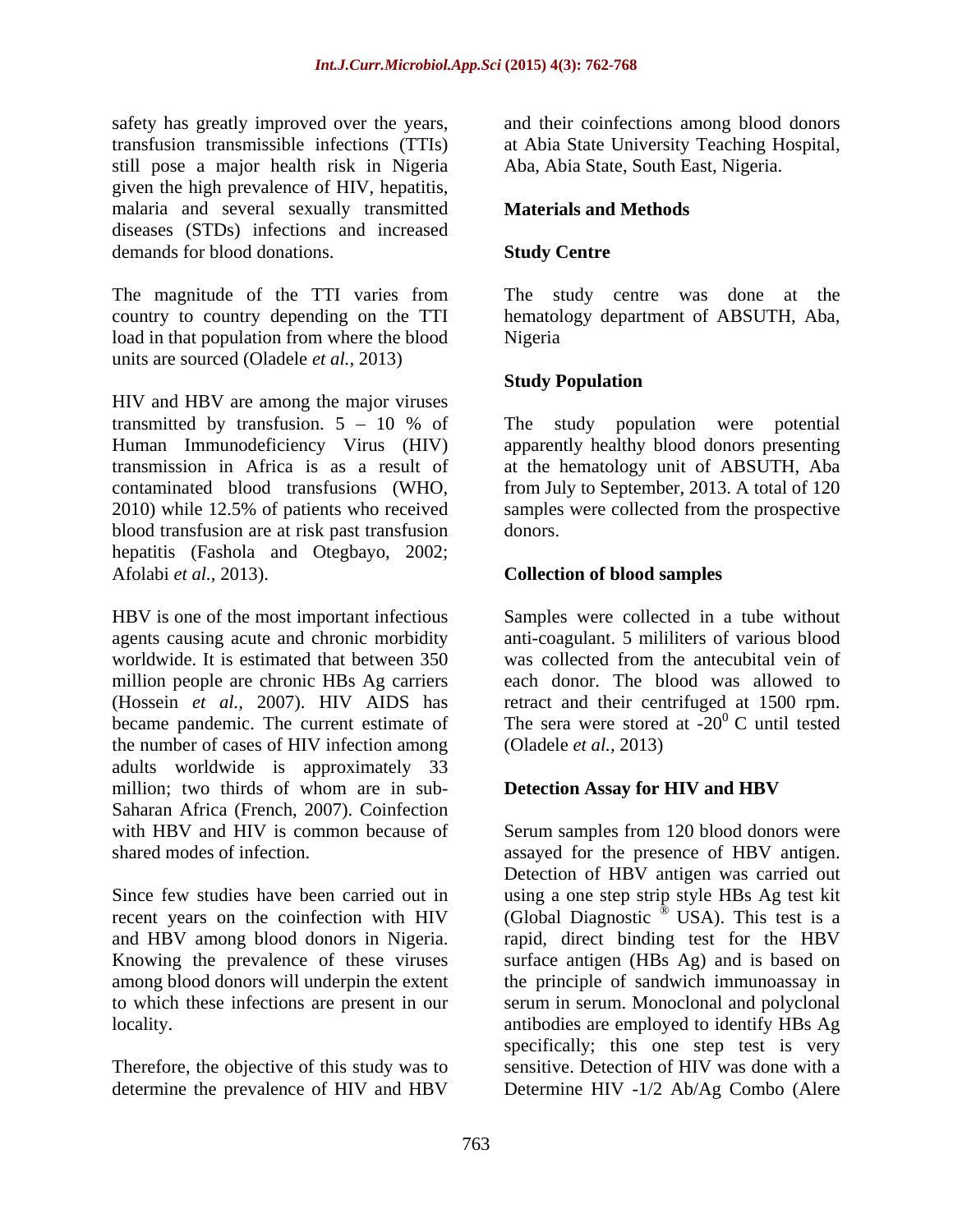Medical Co Ltd, USA), which requires a **Data Analysis** simple two step procedure for serum; it is quick and easy to use delivering clear, dependable results. The HIV-1/2 Ab/Ag combo detects HIV-1/24 antigen and HIV-1 and HIV-2 antibodies. The manufacturer's with HBV and HIV instructions were strictly followed to (ii) identify the serum samples that were sero positive for HBV and HIV antibody.

**Screening test procedure for HBV:** The strip was dipped into the serum sample from **Results and Discussion** participants with the arrow end pointing toward the serum. It was removed after 5s A total of 120 blood donors were screened and the results were read after 25min. the for this study.The age range was 18-46 sample was considered positive for HBV if years and the mean age was 27.6.Out of colored band appeared in the control(C) region and test (T) regions. It was remaining 8(6.7%) were female donors, with considered negative for HBV if only one male to female ratio of 14:1. The prevalence region and no apparent band appeared in the of HBV was 5.8% and the prevalence of test (T) region. HIV was 4.2%. The HIV/HBV coinfection

**Screening test procedure for HIV:** A 1). The prevalence of HBV and HIV among sample of whole blood (50uL) from males was 4.5% and 3.6% respectively. The participants was added to the sample pad of prevalence of HBV and HIV among females the strip. When all the blood was transferred was 25% and 12.5% respectively (table 2). from the capillary tube to the sample pad, one drop of chase buffer was immediately The prevalence of HBV was highest in the added to the sample pad. The results were 36-46 age group, followed by 16-25 and 24 obtained in 20-30min. If antibody is 35 age groups. However, the prevalence of reactive, two pink or red lines appear, one in HIV was highest in the 16-25 age group, the control area and the other in the lower followed by 26-35 age groups. Notably, no test area of the test unit. If a line appears on cases of HBV or HIV were found in the upper test area of the test unit, then it is HIV- 1 p-24 reactive.

### **Data Analysis**

The following indicators were assessed:

Number and ratio of persons infected with HBV and HIV

**Test Procedure** means and the difference was considered Number and ratio of participants infected with HBV and HIV by age and sex. The chi-square test was used to compare statistically significant for  $P < 0.05$ .

### **Results and Discussion**

these, 112 (93.3%) donors were male and of HBV was 5.8% and the prevalence of HIV was 4.2%. The HIV/HBV coinfection rate was only 0.83% in this population (table males was 4.5% and 3.6% respectively. The

participants 46-55 years age group (table 3).

**Ethical consideration** 5.8% which is comparable to a study done Ethical clearance for this study was obtained prevalence of 5.9% amongst blood donors in from the ethics committee of the Abia State Ibadan and Umolu *et al.,* (2005) which University Teaching Hospital, Aba. reported a prevalence of 5.4% among blood Informed/verbal consents was also obtained donors in Benin, city. The result is different from the blood donors before enrollment from Opaleye *et al.,* (2010) which reported a into the study. much higher prevalence rate of 19.9%The prevalence of HBV in our study was by Afolabi *et al.,* (2013) who reported a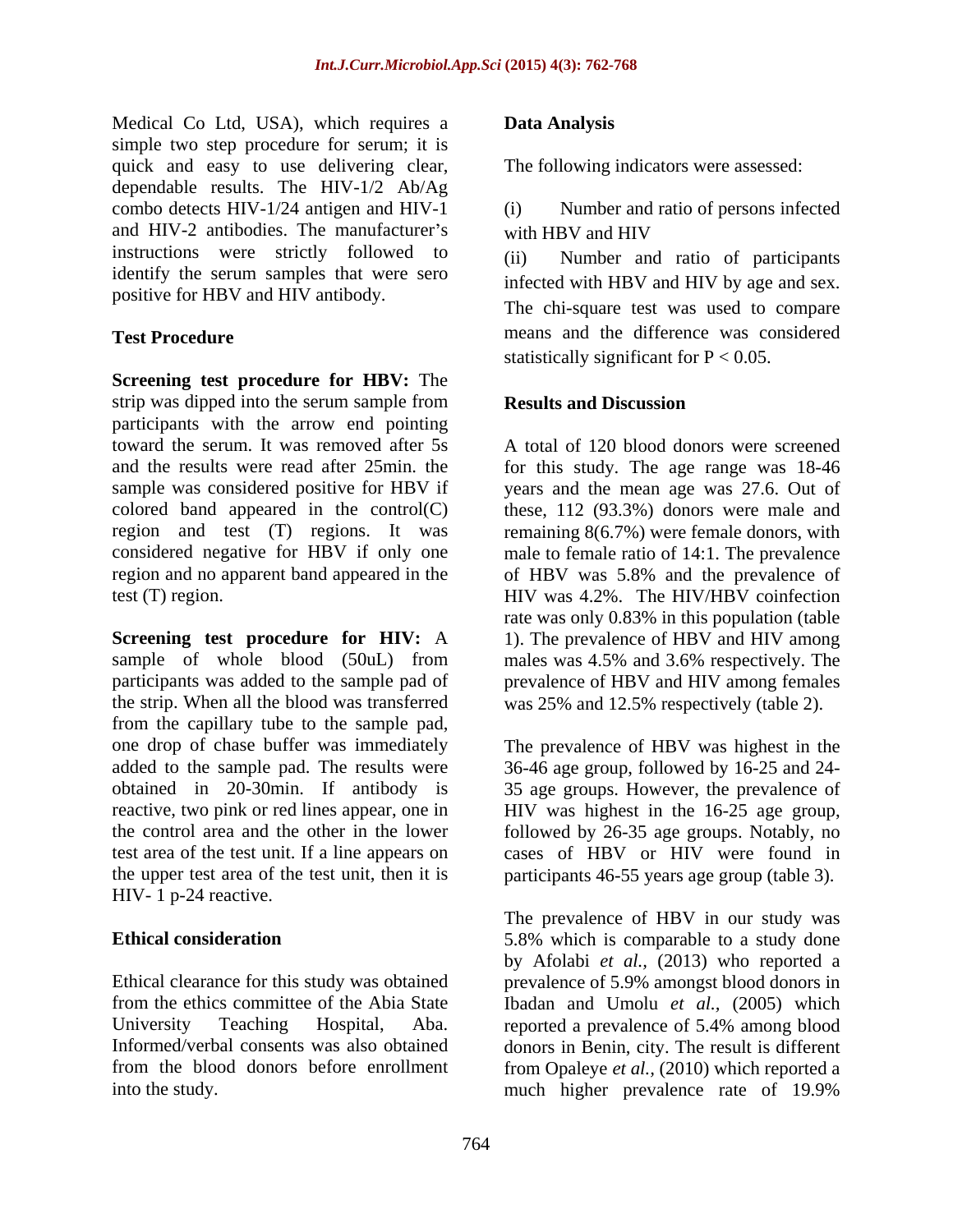amongst blood donors in Oshogbo; 20% reported by Alao *et al.* (2009) among

Studies from different parts of Nigerian have group (30 – 34 years). However, age of reported varying prevalence r ates of HIV among blood donors. Some studies have of incidence and prevalence rates (Ezegbudo reported prevalence of 3.4% (Afilabi *et al.,* 2009), 3.8% (Imoru *et al.,* 2003), 3.1% size, period of time studies were carried out

where no co- infection with these viruses was observed (Egah *et al.,* 2007).

prospective blood donors in Otukpo, Benin the prevalence of HBV and HIV among the State, 14.5% reported by Agbaji (2005) in different age groups of blood donors. High Juth, Jos and 14.47% among blood donors at proportions of donors positive to HIV were federal Medical Centre Bida (Amiwero *et*  in the sexuality active and reproductive age *al.,* 2013). The differences in prevalence in period 16 25 years. Higher prevalence of these studies could be attributed to HBV was seen in 36 45 years of age which difference in population selection. agrees with Luka *et al.* (2008) who reported Age distribution of HBV and HIV revealed that there was no significant difference in higher HBV prevalence among older age acquiring infection is the major determinant *et al.,* 2004).

(Fiekumo *et al.,* 2009) while others reported The study showed that female blood donors higher prevalence of HIV antibody had higher prevalence for HBV (25%) than (Zocharia *et al.*, 2002; Kagu *et al.*, 2005). their male counterparts (4.5%). The prevalence rate of HIV reported in this difference was however statistically study is 4.2% which is similar to 4% significant. This observation agrees with reported by Ejele *et al.* (2005) in port- Okonko *et al.,* (2012) but however Harcourt and 4.5% by Tounkara *et al.* contradicts report by Mehmet *et al.,* (2005) (2009) in Mali. These differences may be in which males had higher prevalence rate due to differences in sample population, than females. A higher HIV prevalence rate and different socio cultural practices. (3.6%) in this study but there was no The prevalence of co- infection of HBV and males. Although blood transfusion is not HIV varies from place to place. HIV and though as a significant mode of transmission HBV co-infection prevalence rate of 0.8% of HIV and HBV, blood transfusion, places recorded in this study is as low as 1.13% where HIV and HBV is prevalence and reported by Tounkara *et al.,* (2009) among where many transfusions are conducted blood donors in Mali, 0.4% reported by could be a problem to public health. Egah *et al.(*2007) and 0.5% reported by Therefore, appropriate and compulsory Oladele *et al.* (2013) in Oshogbo. However, screening of blood donors using sensitive this differ with report from Benin City methods must be ensured to prevent post their male counterparts (4.5%). The difference was however statistically of 12.5% was seen in females than in males statistical difference between females and of HIV and HBV, blood transfusion, places where HIV and HBV is prevalence and transfusion hepatitis and HIV.

**Table.1** Co- prevalence of hepatitis B and HIV among blood donors at Absuth, ABA

| Sample Tested<br>Number positive<br>Number positive<br>For HIV $(\% )$<br>for HBV $(\%)$ | Number positive<br>for both HIV and HBV |
|------------------------------------------------------------------------------------------|-----------------------------------------|
| $7(5.8\%)$<br>$5(4.2\%)$                                                                 | 1(0.83%)                                |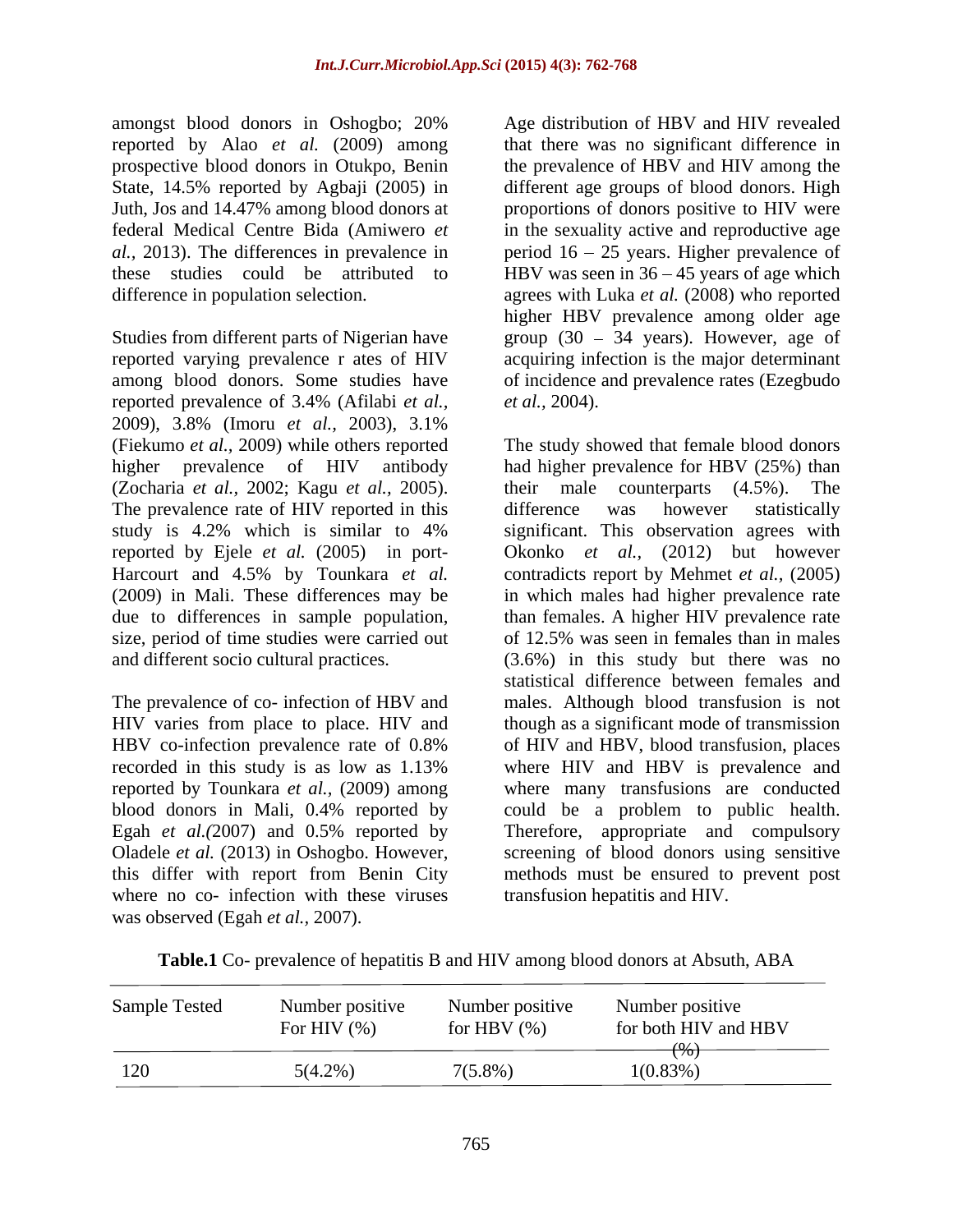| <b>SEX</b> | No. Screened | No. Positive<br>for $HBV(\% )$ | No. Positive<br>for $HIV(\%)$<br>$HIV$ (%) | No. Positive<br>for HBV and<br>$HIV(\%)$ |
|------------|--------------|--------------------------------|--------------------------------------------|------------------------------------------|
| Male       | 112          | $5(4.5\%)$                     | $4(3.6\%)$                                 | $1(0.9\%)$                               |
| Female     |              | 2(25%)                         | 1(12.5%)                                   | $0(0\%)$                                 |
|            | 120          | $7(5.8\%)$                     | $5(4.2\%)$                                 | $1(0.83\%)$                              |

**Table.2** Prevalence of HIV and HBV according to sex among blood donors in ABA

**Table.3** Prevalence of HIV and HBV according to age among blood donors in ABA

| Age Group | Number<br>Screened | No. Positive<br>for HBV $(\%)$ |                          | No. Positive No. Positive for HBV<br>for HIV $(\%)$ and HIV $(\%)$ |
|-----------|--------------------|--------------------------------|--------------------------|--------------------------------------------------------------------|
| $16 - 25$ |                    | 4 (7.8%)                       | $3(5.0\%)$               |                                                                    |
| $26 - 35$ | 55<br>ັບ           | $2(3.6\%)$                     | $2(3.6\%)$               | $1(1.8\%)$                                                         |
| $36 - 45$ | 12                 | $1(8.3\%)$                     |                          |                                                                    |
| $46 - 55$ |                    |                                | $\overline{\phantom{0}}$ |                                                                    |
| Total     | 120                | 7 (5.8%                        | 5(4.2%                   | 1(0.83%)                                                           |

### **Authors contributions**

Kanu AM conceived and designed the study. Afolabi AV, Abraham A, Oladipo EK, Kanu AM, Ihekwumere I and Kalu JE coordinated the study. Data analysis and interpretation: Kalu JE. The manuscript was drafted by Kanu AM and all authors contributed to the revision and approved the *Africa J Clin Exper* final manuscript.  $Microbial$ ,  $14$  (2):  $84 - 87$ 

We are very grateful to the blood donors infected patients attending the who agreed to participate in this study. We express our gratitude to the head of department and staff of hematology department, ABSUTH, Aba for their B surface antigen among prospective support and cooperation during the survey.

### **References**

- Adefolarin AO, and Fagbamic AH (2013). Transfusion Transmissible viral infections among potential blood donors in Ibadan, Nigeria. *Africa J Clin Exper Microbial.,* 14 (2): 84 – 87
- **Acknowledgements** B virus (HBV) and hepatitis C Agbaji O (2005). Seroprevalence of hepatitis (HBV) infection among HIV infected patients attending antiretroviral clinic at Jos.
	- Alao O, Okwori E, Egwu C and Audu F (2009). Seroprevalence of Hepatitis blood donors in an urban area of Benue State. *The internal journal of Hematology,* 5:12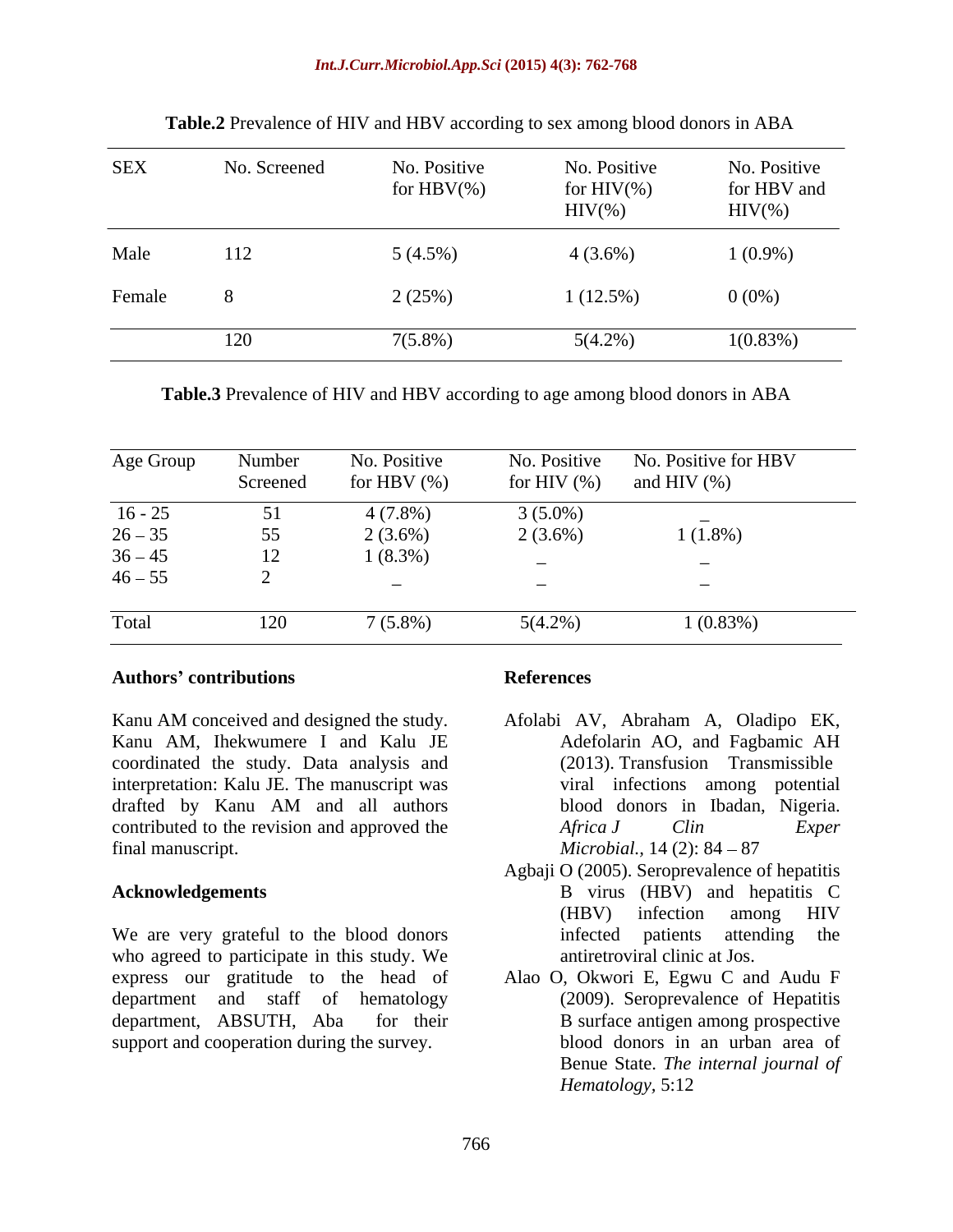- Amiwero CE, Prescott RJ, George OA, Nwano IF and Maizuma A (2013). and syphilis infections in Iranian Seroprevalence of transfusion donors*. Pak J Biol Sci.,* 10, 4461 transmissible infections among blood
- Egah DZ, Banwat, EB, Audu ES, Iya DM, Gomwalk NE (2007). Hepatitis B group, Nigeria*. East Med Health J.,*
- Ejele OA, Erhabor O and Nwauche CA Niger Delta area of Nigeria. Sahel
- Ezegbudo CN, Agbonlahor DE, Nwobu GO, Luka SA, Ibrahim MB and Iliya SN (2008).
- Fashola FA and Otagbaya IA (2002). Post
- Fiekumo IB, Musa AM and Jeremiah ZA *Jpn J Infect Dis.*, 58 (1): 15-9 diseases among blood donors in
- French MA (2007). Disorders of immune among attendees of ARFH centre in infection responding to antiretroviral
- Hossein K, Farahnaz F, Hassan A, Seyed- Seroepidemiologic study of Hepatitis B virus, Hepatitis C virus,

and Human Immunodeficiency virus 4466

- donors attending the Federal Medical Imoru M, Eke C and Adegoke A (2003). Centre, Bida. IJMBR,  $1(1)$ :  $1-7$  Prevalence of hepatitis B surface Mamdong BM, Awele AA and surface antigen, Hepatitis C and HIV among blood donors in Kano State, antibodies in a low risk blood donor Nigeria. *Medical Laboratory Sci.,* antigen (HbsAg hepatitis C virus (HCV) and human immunodeficiency virus (HIV) among blood donors in Kano State, 12(1): 59-63
- 13:211-215. Kagu MB, Kawuwa MB, Ayilara OA and (2005). The risk of transfusion HIV and hepatitis viruses in directed transmissible viral infections in the blood donors. a preliminary report. Med J., 8 (1): 16-19 Ali BZ (2005). Seroprevalence of *Highland Med Research J.* 3 (2): 76- 80
- Igwe CU, Agba MI, Okpaba HO and Seroprevalence of hepatitis B surface Ikaraoha CI (2004). The antigen among pregnant women seroprevalence of hepatitis B surface attending Ahmadu Bello University antigen and human Teaching hospital Zaira. *Nig J of* immunodeficiency virus among *Parasitology*, 2a (1): 38-41 antigen among pregnant women *Parasitology,* 2a (1): 38-41
- pregnant women in Anambra State. Mehmet D, Meliksah E, Serif Y, Gunay S, transfusion hepatitis in sickle cell Prevalence of hepatitis B infection in anaemia; eretrospective- the south eastern region of Turkey: prospective analysis. Nig J comparison of risk factors for HBV Clin Pract., 5:16-19 infection in rural and urban areas. Tuncer O and Zeynep S (2005). comparison of risk factors for HBV *Jpn J Infect Dis.,* 58 (1): 15-9
- (2009). Seroepidemiology of Islam, MB (2009). Blood transfusion transfusion transmitted infectious services in Bangladesh. *Asian J Transfus Sci.,* 3:108-10
- Osogbo, South West Nigeria. *Blood*  Okonko IO, Okerentugba PO and Akinpelu *Transfus.,*1:1-10 AO (2012). Prevalence of HBsAG reconstitution in patients with HIV Ibadan, South-western Nigeria. Am AO (2012). Prevalence of HBsAG among attendees of ARFH centre in Ibadan, South-western Nigeria. *Am Eurasian J Sci Res.,* 7(3): 100-905
- therapy. *Curr HIV/AIDS Rep*., 4:16- Oladele OO, Adesina TB, Omolola ZT and 21 Sunday ST (2013). Prevalence of Moayed A, Bashir H, Seyyed MM and Amir MJ (2007). Nigeria. *Int Res J Med S.,* 1 (3): 66- HBsAg and HIV among blood donors in Osogbo, Osun State, 71